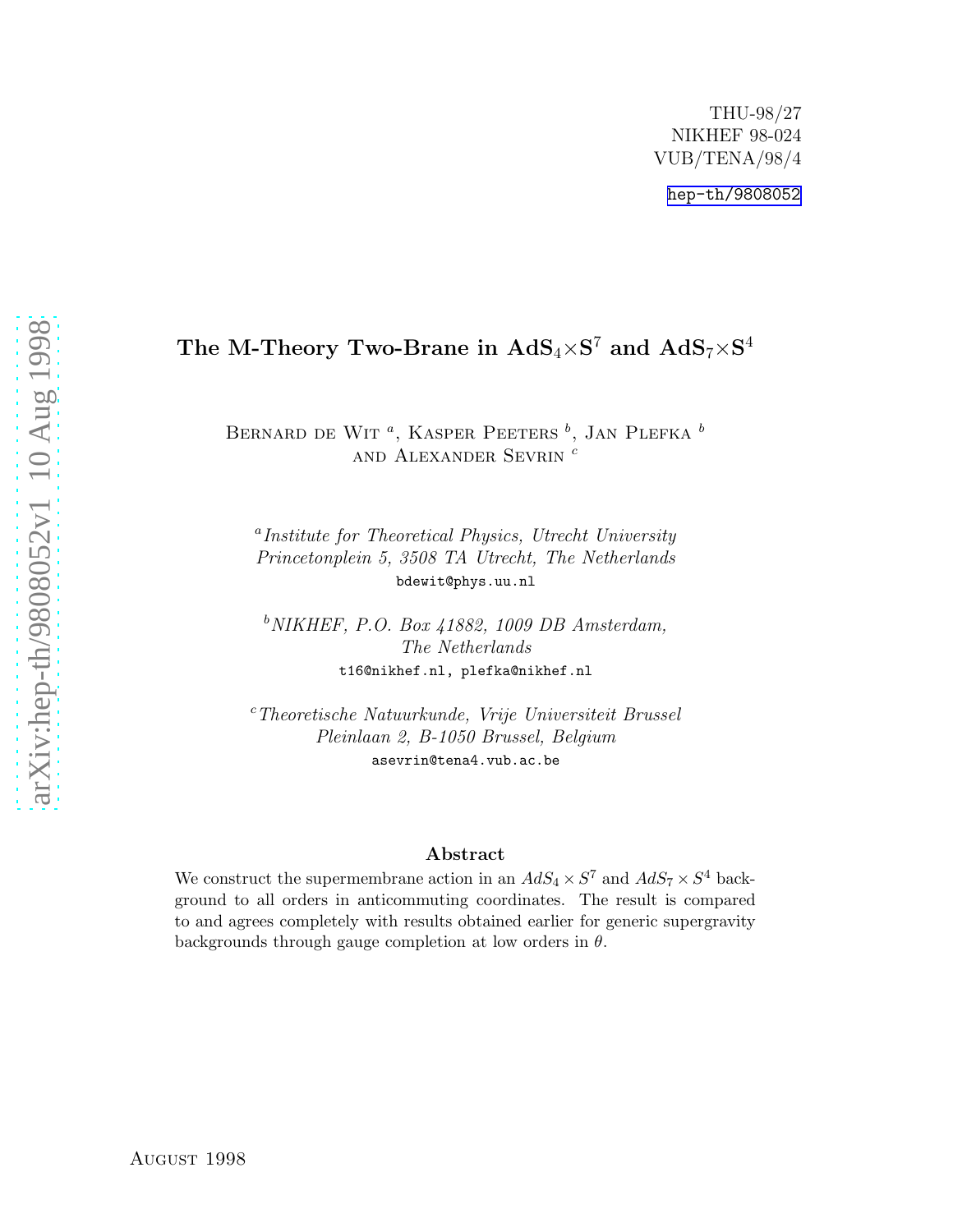#### <span id="page-1-0"></span>1. Introduction

Thetwo-brane (as well as its dual five-brane) plays a central role in M-theory [[1\]](#page-8-0). Recently the interactions of this supermembrane[[2\]](#page-8-0) in a background described by the component fields of 11-dimensional supergravity [\[3](#page-8-0)] were written down in low orders of the anticommuting coordinates  $\theta$  [\[4](#page-8-0)]. In principle this offers the possibility for studying the two-brane in a number of interesting supergravity backgrounds with a high degree of supersymmetry. In view of the recent connection noted between the near-horizon D-brane solutions and certain superconformal field theories [\[5](#page-8-0)], it is of interest to study the supermembrane in backgrounds of an anti-de Sitter spacetime times a compact manifold. This program was recently carried out for the type-IIB superstring and the D3-brane in a IIB-supergravity background of this type [\[6, 7, 8](#page-8-0)]. In the context of 11-dimensional supergravity the  $AdS_4 \times S^7$  and  $AdS_7 \times S^4$  backgrounds stand out as they leave 32 supersymmetries invariant [\[9, 10\]](#page-8-0). These backgrounds are associated with the near-horizon geometries corresponding to two- and five-brane configurations and thus to possible conformal field theories in 3 and 6 spacetime dimensions with 16 supersymmetries, whose exact nature is not yet completely known.

The purpose of this paper is to discuss the supermembrane in these two backgrounds. As these spaces are local products of homogeneous spaces, their geometric information can be extracted from appropriate coset representatives leading to standard invariant one-forms corresponding to the vielbeine and spin-connections. Our approach differs from that of a recent paper [\[11\]](#page-8-0) where one constructs the geometric information exploiting simultaneously the kappa symmetry of the supermembrane action, in that we determine the geometric information independent from the supermembrane action. As this construction holds to all orders in the fermionic coordinates θ, it provides valuable complementary information to the low-order θ results obtained by gauge completion [\[4](#page-8-0)].

The antisymmetric four-rank field strength of M-theory induces the compactifications of the theory to  $AdS_4 \times S^7$  and  $AdS_7 \times S^4$ , which leave the 32 supersymmetries intact. These two compactifications are thus governed by the Freund-Rubin field  $f$ , defined by (in Pauli-Källén convention, so that we can leave the precise signature of the spacetime open),

$$
F_{\mu\nu\rho\sigma} = 6f \, e \, \varepsilon_{\mu\nu\rho\sigma} \,, \tag{1.1}
$$

with  $e$  the vierbein determinant. When  $f$  is purely imaginary we are dealing with an  $AdS_4 \times S^7$  background while for real f we have an  $AdS_7 \times S^4$  background. The nonvanishing curvature components corresponding to the 4- and 7-dimensional subspaces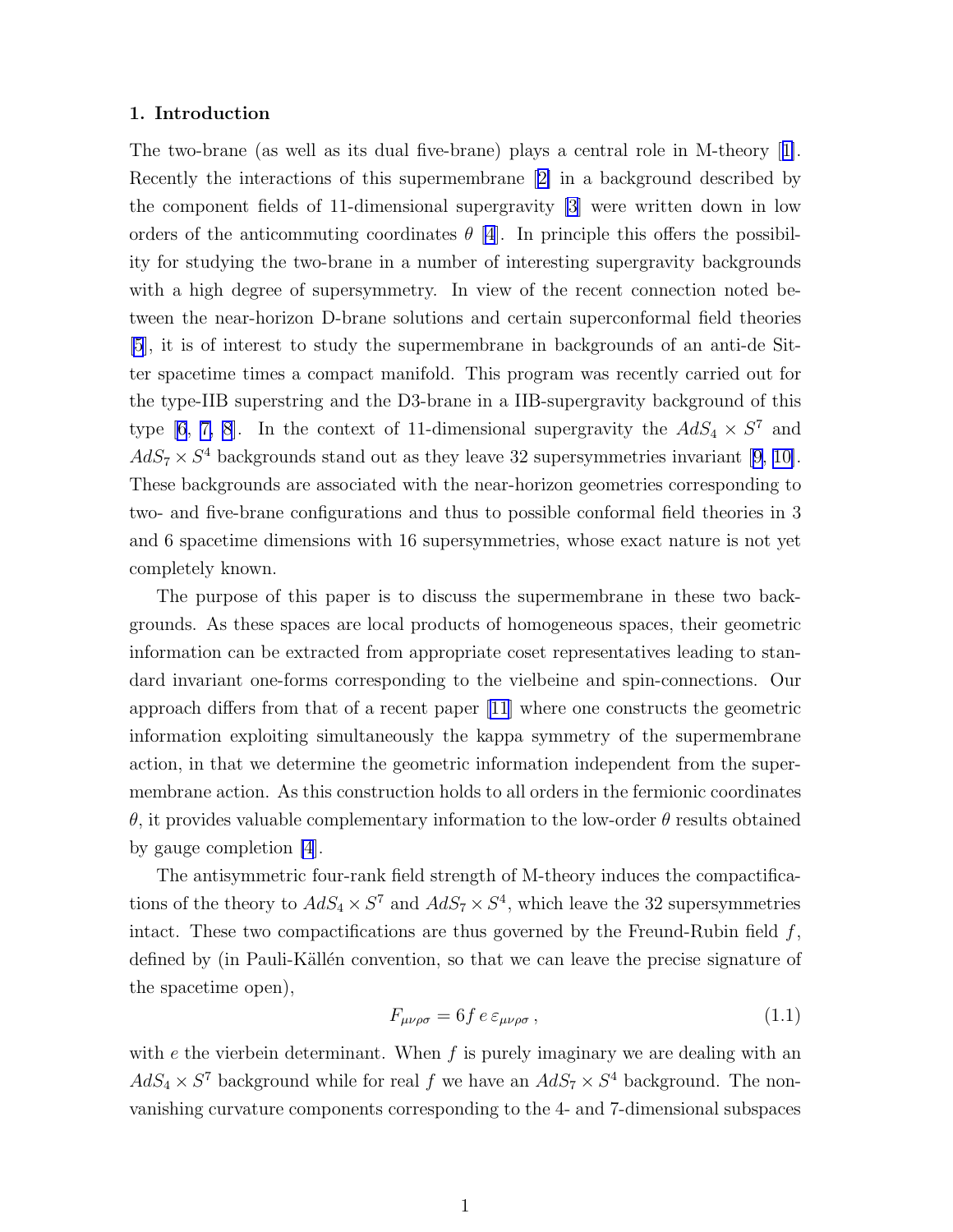<span id="page-2-0"></span>are equal to

$$
R_{\mu\nu\rho\sigma} = -4f^2(g_{\mu\rho}g_{\nu\sigma} - g_{\mu\sigma}g_{\nu\rho}),
$$
  
\n
$$
R_{\mu'\nu'\rho'\sigma'} = f^2(g_{\mu'\rho'}g_{\nu'\sigma'} - g_{\mu'\sigma'}g_{\nu'\rho'}).
$$
\n(1.2)

Here  $\mu$ ,  $\nu$ ,  $\rho$ ,  $\sigma$  and  $\mu'$ ,  $\nu'$ ,  $\rho'$ ,  $\sigma'$  are 4- and 7-dimensional world indices, respectively. We also use  $m_{4,7}$  for the inverse radii of the two subspaces, defined by  $|f|^2 = m_7^2 =$  $\frac{1}{4}m_4^2$ . The Killing-spinor equations associated with the 32 supersymmetries in this background take the form

$$
\left(D_{\mu} - f\gamma_{\mu}\gamma_5 \otimes \mathbf{1}\right)\epsilon = \left(D_{\mu'} + \frac{1}{2}f\mathbf{1} \otimes \gamma'_{\mu'}\right)\epsilon = 0\,,\tag{1.3}
$$

where we make use of the familiar decomposition of the (hermitean) gamma matrices appropriate to the product space of a  $4$ - and a  $7$ -dimensional subspace<sup>1</sup>. Here  $D_{\mu}$  and  $D_{\mu'}$  denote the covariant derivatives containing the spin-connection fields corresponding to  $SO(3,1)$  or  $SO(4)$  and  $SO(7)$  or  $SO(6,1)$ , respectively.

### 2. Structure of  $osp(8|4)$  and  $osp(6, 2|4)$

The algebra of isometries of the  $AdS_4 \times S^7$  and  $AdS_7 \times S^4$  backgrounds is given by  $osp(8|4)$  and  $osp(6, 2|4)$ . Their bosonic subalgebra consists of  $so(8) \oplus sp(4) \simeq$  $so(8) \oplus so(3,2)$  and  $so(6,2) \oplus usp(4) \simeq so(6,2) \oplus so(5)$ , respectively. The spinors transform in the (8, 4) of this algebra. Observe that the spinors transform in a chiral representation of  $so(8)$  or  $so(5)$ .

We decompose the generators of  $osp(8|4)$  or  $osp(6, 2|4)$  in terms of irreducible representations of the bosonic  $so(7) \oplus so(3, 1)$  and  $so(6, 1) \oplus so(4)$  subalgebras. In that way we get the bosonic (even) generators  $P_r$ ,  $M_{rs}$ , which generate  $so(3, 2)$  or so(5), and  $P_{r}$ ,  $M_{r's'}$ , which generate so(8) or so(6,2). All the bosonic generators are taken antihermitean (in the Pauli-Källén sense). The fermionic (odd) generators  $Q_{aa'}$ 

<sup>1</sup>The 11-dimensional gamma matrices decompose into the ones referring to the 4-space and the 7-space, denoted by  $\gamma^r$  and  $\gamma'_{r'}$ , respectively. Hence the 4- and 7-dimensional tangent-space indices are denoted by  $r, s, \ldots$  and  $r', s', \ldots$ ; 11-dimensional tangent-space indices are distinguished by a caret. The 11-dimensional gamma matrices then take the form  $\Gamma_r = \gamma_r \otimes \mathbf{1}$  and  $\Gamma_{r'} = \gamma_5 \otimes \gamma'_{r'}$ . The charge-conjugation matrix decomposes into the ones referring to the 4- and 7-dimensional subspaces according to  $C = C \otimes C'$ . Observe that C is antisymmetric and C' is symmetric, so that C is always antisymmetric. Furthermore we have  $C^{-1}\gamma_rC = -\gamma_r^{\mathrm{T}}$  and  $C'^{-1}\gamma_{r'}C' = -\gamma_{r'}^{\mathrm{T}}$  and  $\gamma_5 = \frac{1}{24} \varepsilon^{rstu} \gamma_r \gamma_s \gamma_t \gamma_u$ . For future use we also note that spinorial tangent-space indices are denoted by  $a, \overline{b}, \ldots, a', b', \ldots$  and  $\hat{a}, \hat{b}, \ldots$  for 4-, 7- or 11-dimensional indices. In the gauge we are working in there will be no distinction between tangent and world spinor indices. Gamma matrices with multiple indices denote weighted antisymmetrized products of gamma matrices in the standard way.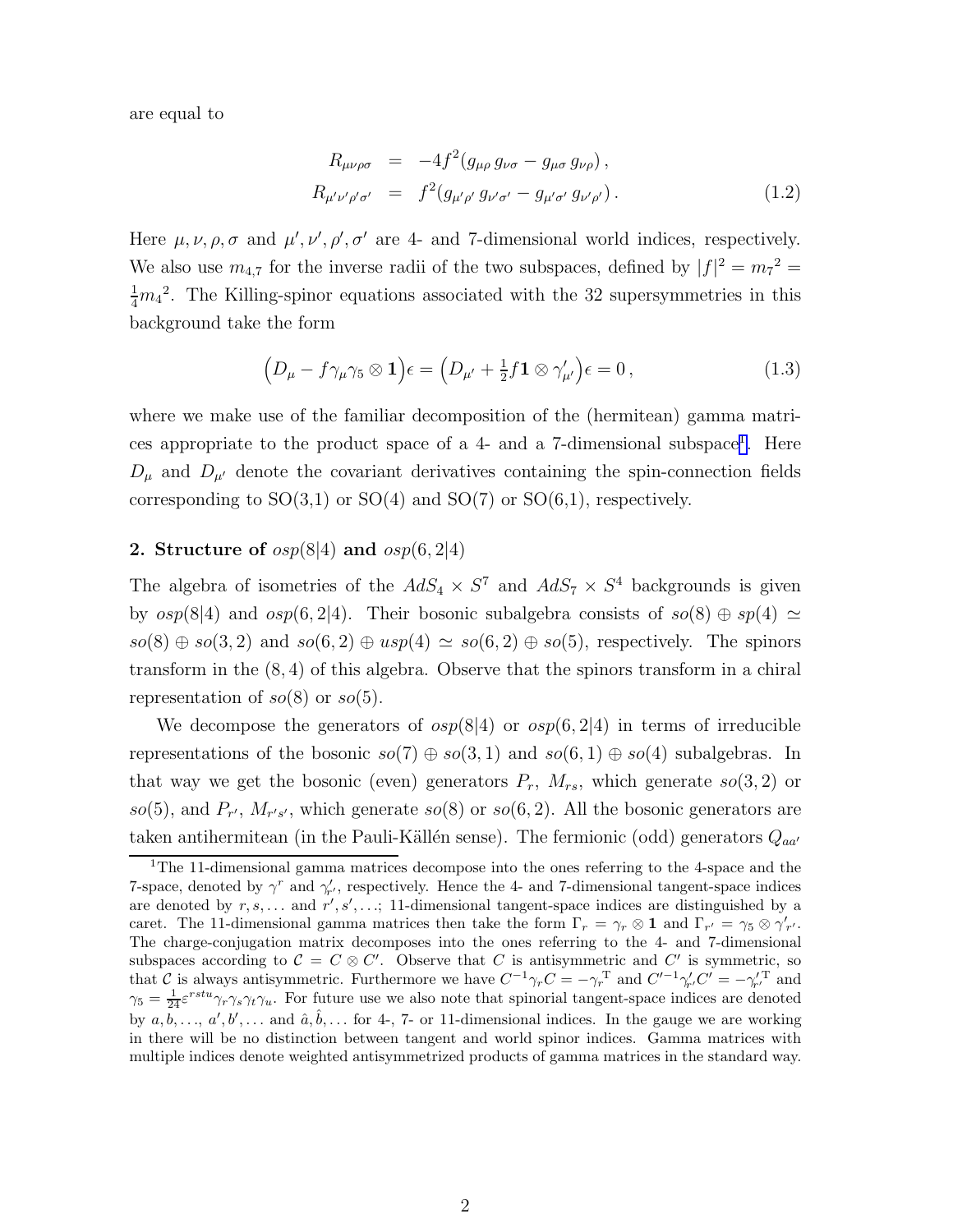<span id="page-3-0"></span>are Majorana spinors. The commutation relations between even generators are

$$
[P_r, P_s] = -4f^2 M_{rs}, \qquad [P_{r'}, P_{s'}] = f^2 M_{r's'},
$$
  
\n
$$
[P_r, M_{st}] = \delta_{rs} P_t - \delta_{rt} P_s, \qquad [P_{r'}, M_{s't'}] = \delta_{r's'} P_{t'} - \delta_{r't'} P_{s'},
$$
  
\n
$$
[M_{rs}, M_{tu}] = \delta_{ru} M_{st} + \delta_{st} M_{ru} \qquad [M_{r's'}, M_{t'u'}] = \delta_{r'u'} M_{s't'} + \delta_{s't'} M_{r'u'}
$$
  
\n
$$
-\delta_{r't'} M_{s'u'} - \delta_{s'u'} M_{r't'}.
$$
\n(2.1)

The odd-even commutators are given by

$$
[P_r, Q_{aa'}] = -f(\gamma_r \gamma_5)_a{}^b Q_{ba'}, \qquad [P_{r'}, Q_{aa'}] = -\frac{1}{2} f(\gamma'_{r'})_{a'}{}^{b'} Q_{ab'},
$$
  
\n
$$
[M_{rs}, Q_{aa'}] = -\frac{1}{2} (\gamma_{rs})_a{}^b Q_{ba'}, \qquad [M_{r's'}, Q_{aa'}] = -\frac{1}{2} (\gamma'_{r's'})_{a'}{}^{b'} Q_{ab'}.
$$
\n
$$
(2.2)
$$

Finally, we have the odd-odd anti-commutators,

$$
\{Q_{aa'}, Q_{bb'}\} = -(\gamma_5 C)_{ab} \left( 2(\gamma'_{r'} C')_{a'b'} P^{r'} - f(\gamma'_{r's'} C')_{a'b'} M^{r's'} \right) - C'_{a'b'} \left( 2(\gamma_r C)_{ab} P^r + 2f(\gamma_{rs} \gamma_5 C)_{ab} M^{rs} \right).
$$
(2.3)

All other (anti)commutators vanish. The normalizations of the above algebra were determined by comparison with the supersymmetry algebra in the conventions of[[4\]](#page-8-0) in the appropriate backgrounds. In fact it is convenient for later application to recast the above results again in 11-dimensional form. The (anti)commutation relations that involve the supercharges then read as,

$$
[P_{\hat{r}}, \bar{Q}] = \bar{Q} T_{\hat{r}}^{\hat{s}\hat{t}\hat{u}\hat{v}} F_{\hat{s}\hat{t}\hat{u}\hat{v}}, \qquad [M_{\hat{r}\hat{s}}, \bar{Q}] = \frac{1}{2} \bar{Q} \Gamma_{\hat{r}\hat{s}},
$$
  

$$
\{Q, \bar{Q}\} = -2\Gamma_{\hat{r}} P^{\hat{r}} + \frac{1}{144} \Big[ \Gamma^{\hat{r}\hat{s}\hat{t}\hat{u}\hat{v}\hat{w}} F_{\hat{t}\hat{u}\hat{v}\hat{w}} + 24 \Gamma_{\hat{t}\hat{u}} F^{\hat{r}\hat{s}\hat{t}\hat{u}} \Big] M_{\hat{r}\hat{s}}, \qquad (2.4)
$$

where  $T$  is the following combination of  $\Gamma$ -matrices,

$$
T_{\hat{r}}^{\hat{s}\hat{t}\hat{u}\hat{v}} = \frac{1}{288} \left( \Gamma_{\hat{r}}^{\hat{s}\hat{t}\hat{u}\hat{v}} - 8 \delta_{\hat{r}}^{\left[\hat{s}\right]} \Gamma^{\hat{t}\hat{u}\hat{v}\right).
$$
 (2.5)

The above formulae are only applicable in the background where the field strength takes the form given in([1.1\)](#page-1-0).

## 3. The coset space representations of  $AdS_4 \times S^7$  and  $AdS_7 \times S^4$

Both backgrounds that we consider correspond to homogenous spaces and can thus be formulatedas coset spaces [[12\]](#page-9-0). In the case at hand these (reductive) coset spaces  $G/H$ are  $OSp(8|4)/[SO(7)\times SO(3, 1)]$  and  $OSp(6, 2|4)/[SO(6, 1)\times SO(4)]$ . To each element of the coset  $G/H$  we associate an element of G, which we denote by  $L(Z)$ . Here  $Z^A$ stands for the coset-space coordinates  $x^{\hat{r}}$ ,  $\theta^{\hat{a}}$  (or, alternatively,  $x^r$ ,  $y^{r'}$  and  $\theta^{aa'}$ ). The coset representative  $L$  transforms from the left under constant  $G$ -transformations corresponding to the isometry group of the coset space and from the right under local *H*-transformations:  $L \to L' = g L h^{-1}$ .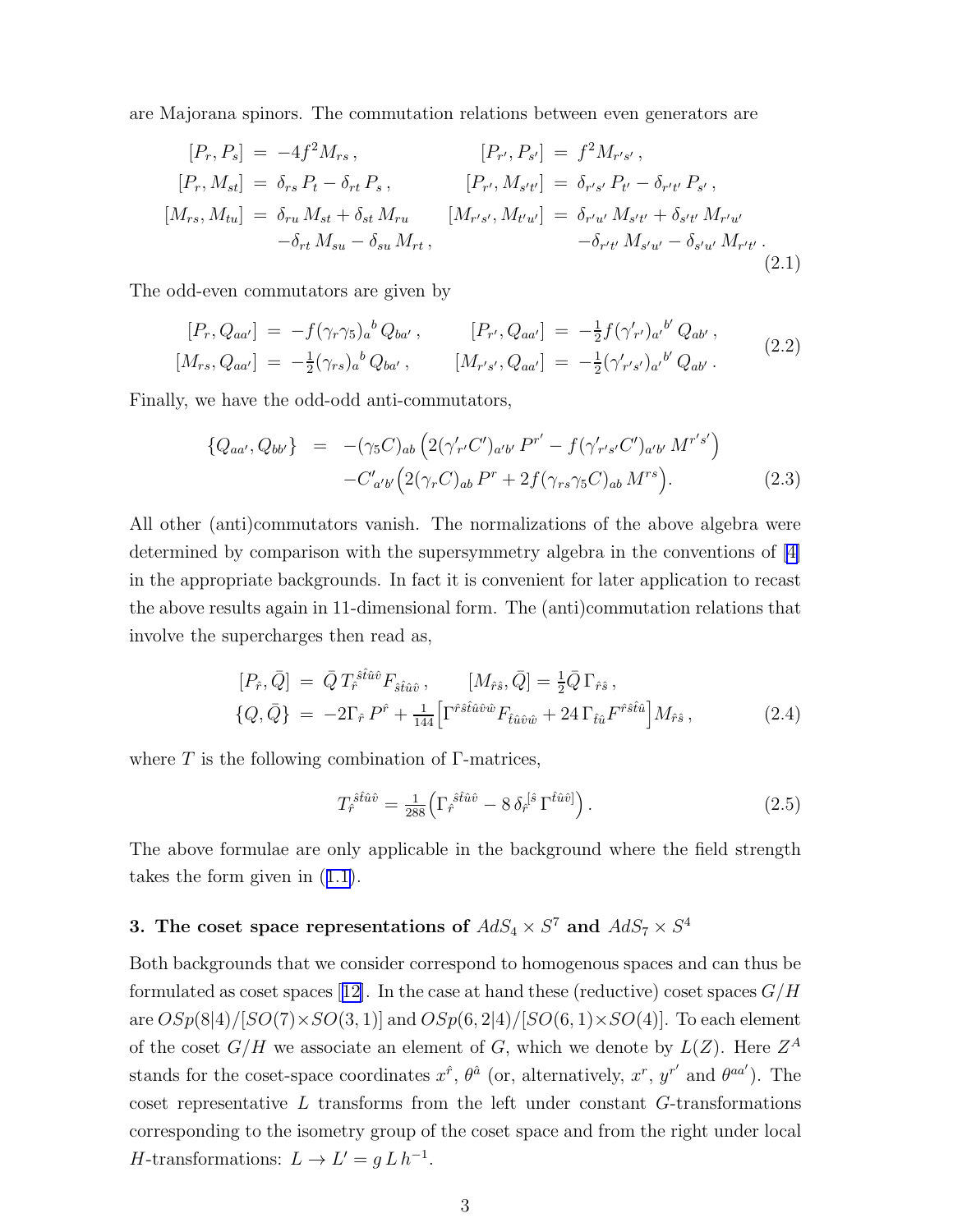<span id="page-4-0"></span>The vielbein and the torsion-free H-connection one-forms, E and  $\Omega$ , are defined through<sup>2</sup>

$$
dL + L\Omega = LE, \qquad (3.1)
$$

where

$$
E = E^{\hat{r}} P_{\hat{r}} + \bar{E} Q, \qquad \Omega = \frac{1}{2} \Omega^{\hat{r}\hat{s}} M_{\hat{r}\hat{s}}.
$$
 (3.2)

The integrability of (3.1) leads to the Maurer-Cartan equations,

$$
d\Omega - \Omega \wedge \Omega - \frac{1}{2} E^{\hat{r}} \wedge E^{\hat{s}} [P_{\hat{r}}, P_{\hat{s}}] - \frac{1}{288} \bar{E} \Big[ \Gamma^{\hat{r}\hat{s}\hat{t}\hat{u}\hat{v}\hat{w}} F_{\hat{t}\hat{u}\hat{v}\hat{w}} + 24 \Gamma_{\hat{t}\hat{u}} F^{\hat{r}\hat{s}\hat{t}\hat{u}} \Big] E M_{\hat{r}\hat{s}} = 0,
$$
  
\n
$$
dE^{\hat{r}} - \Omega^{\hat{r}\hat{s}} \wedge E_{\hat{s}} - \bar{E} \Gamma^{\hat{r}} \wedge E = 0,
$$
  
\n
$$
dE + E^{\hat{r}} \wedge T_{\hat{r}}^{\hat{t}\hat{u}\hat{v}\hat{w}} E F_{\hat{t}\hat{u}\hat{v}\hat{w}} - \frac{1}{4} \Omega^{\hat{r}\hat{s}} \wedge \Gamma_{\hat{r}\hat{s}} E = 0,
$$
\n(3.3)

where we suppressed the spinor indices on the anticommuting component  $E^{\hat{a}}$ . The first equation in a fermion-free background reproduces [\(1.2](#page-2-0)) upon using the commutation relations([2.1\)](#page-3-0).

The purpose of this section is to determine the vielbeine and connections to all orders in  $\theta$  for the spaces of interest. The choice of the coset representative amounts to a gauge choice that fixes the parametrization of the coset space. We will not insist on an explicit parametrization of the bosonic part of the space. It turns out to be advantageous to factorize  $L(Z)$  into a group element of the bosonic part of G corresponding to the bosonic coset space, whose parametrization we leave unspecified, and a fermion factor. Hence we write

$$
L(Z) = \ell(x)\,\hat{L}(\theta)\,, \quad \text{ with } \hat{L}(\theta) = \exp[\,\bar{\theta}Q\,]\,. \tag{3.4}
$$

Following [\[6](#page-8-0), [7\]](#page-8-0)and [[13\]](#page-9-0), we rescale the odd coordinates according to  $\theta \to t \theta$ , where t is an auxiliary parameter that we will put to unity at the end. Taking the derivative with respect to t of (3.1) then leads to a first-order differential equation for E and  $\Omega$ (in 11-dimensional notation),

$$
\dot{E} - \dot{\Omega} = d\bar{\theta} Q + (E - \Omega)\bar{\theta}Q - \bar{\theta}Q(E - \Omega)
$$
\n(3.5)

After expanding E and  $\Omega$  on the right-hand side in terms of the generators and using the (anti)commutation relations [\(2.4](#page-3-0)) we find the coupled differential equations,

$$
\dot{E}^{\hat{a}} = \left( \mathrm{d}\theta + E^{\hat{r}} \, T_{\hat{r}}^{\hat{s}\hat{t}\hat{u}\hat{v}} \theta \, F_{\hat{s}\hat{t}\hat{u}\hat{v}} - \frac{1}{4} \Omega^{\hat{r}\hat{s}} \, \Gamma_{\hat{r}\hat{s}} \theta \right)^{\hat{a}},
$$
\n
$$
\dot{E}^{\hat{r}} = 2 \, \bar{\theta} \, \Gamma^{\hat{r}} E \,,
$$
\n
$$
\dot{\Omega}^{\hat{r}\hat{s}} = \frac{1}{72} \bar{\theta} \Big[ \Gamma^{\hat{r}\hat{s}\hat{t}\hat{u}\hat{v}\hat{w}} F_{\hat{t}\hat{u}\hat{v}\hat{w}} + 24 \, \Gamma_{\hat{t}\hat{u}} F^{\hat{r}\hat{s}\hat{t}\hat{u}} \Big] E \,. \tag{3.6}
$$

<sup>&</sup>lt;sup>2</sup>A one-form V stands for  $V = dZ^AV_A$  and an exterior derivative acts according to  $dV \equiv$  $-dZ^B \wedge dZ^A \partial_A V_B$ . Fermionic derivatives are thus always left-derivatives.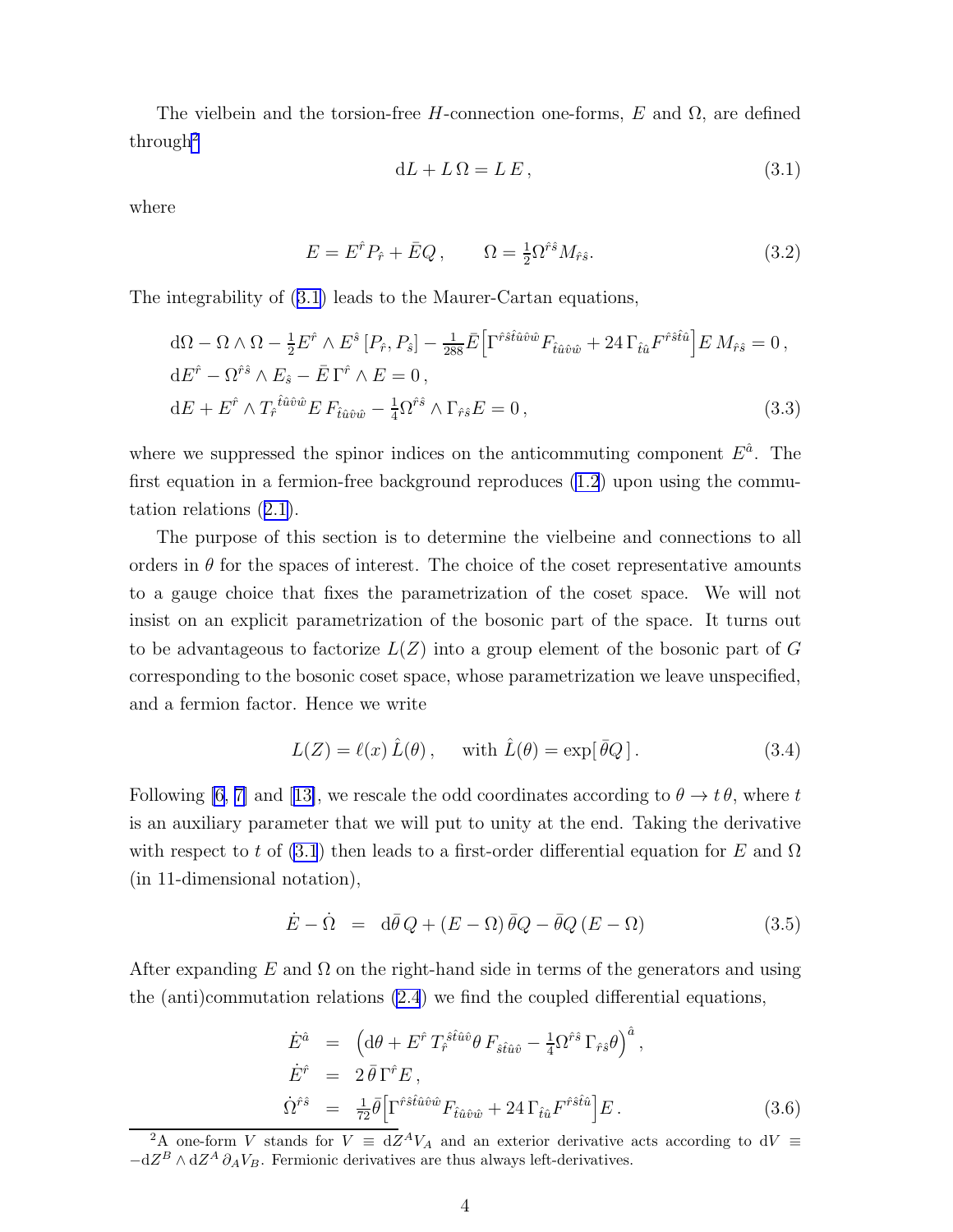<span id="page-5-0"></span>These equations can be solved straightforwardly[[7](#page-8-0)]. For instance, we can determine the corresponding equations for multiple  $t$ -derivatives, after which we explicitly construct the solution by a formal Taylor expansion about  $t = 0$ . Of course, this expansion will constitute only a finite series, as the n-th derivative will be proportional to the *n*-th power of  $\theta$ . A crucial role is played by the initial conditions,

$$
E^{\hat{a}}|_{t=0} = 0,
$$
  
\n
$$
E^{\hat{r}}|_{t=0} = e^{\hat{r}}(x) \equiv dx^{\hat{\mu}} e_{\hat{\mu}}{}^{\hat{r}}(x),
$$
  
\n
$$
\Omega^{\hat{r}\hat{s}}|_{t=0} = \omega^{\hat{r}\hat{s}}(x) \equiv dx^{\hat{\mu}} \omega_{\hat{\mu}}{}^{\hat{r}\hat{s}}(x),
$$
\n(3.7)

where  $e_{\hat{\mu}}^{\hat{r}}$  and  $\omega_{\hat{\mu}}^{\hat{r}\hat{s}}$  denote the vielbein and spin-connection components of the product of the AdS space and the sphere. From the initial conditions it follows that the only nonvanishing derivative at  $t = 0$  equals

$$
D\theta^{\hat{a}} \equiv \dot{E}^{\hat{a}}\Big|_{t=0} = \left(\mathrm{d}\theta + e^{\hat{r}} T_{\hat{r}}^{\hat{s}\hat{t}\hat{u}\hat{v}}\theta F_{\hat{s}\hat{t}\hat{u}\hat{v}} - \frac{1}{4}\omega^{\hat{r}\hat{s}}\Gamma_{\hat{r}\hat{s}}\theta\right)^{\hat{a}}.\tag{3.8}
$$

We can now give the explicit solution (setting  $t = 1$ ),

$$
E(x,\theta) = \sum_{n=0}^{16} \frac{1}{(2n+1)!} \mathcal{M}^{2n} D\theta,
$$
  
\n
$$
E^{\hat{r}}(x,\theta) = dx^{\hat{\mu}} e_{\hat{\mu}}{}^{\hat{r}} + 2 \sum_{n=0}^{15} \frac{1}{(2n+2)!} \bar{\theta} \Gamma^{\hat{r}} \mathcal{M}^{2n} D\theta
$$
  
\n
$$
\Omega^{\hat{r}\hat{s}}(x,\theta) = dx^{\hat{\mu}} \omega_{\hat{\mu}}{}^{\hat{r}\hat{s}}
$$
\n(3.9)

$$
\hat{\theta}(x,\theta) = dx^{\hat{\mu}} \omega_{\hat{\mu}}^{\hat{r}\hat{s}} \n+ \frac{1}{72} \sum_{n=0}^{15} \frac{1}{(2n+2)!} \bar{\theta} \left[ \Gamma^{\hat{r}\hat{s}\hat{t}\hat{u}\hat{v}\hat{w}} F_{\hat{t}\hat{u}\hat{v}\hat{w}} + 24 \Gamma_{\hat{t}\hat{u}} F^{\hat{r}\hat{s}\hat{t}\hat{u}} \right] \mathcal{M}^{2n} D\theta,
$$

wherethe matrix  $\mathcal{M}^2$  equals [[7\]](#page-8-0),

$$
(\mathcal{M}^2)^{\hat{a}}_{\hat{b}} = 2 \left( T_{\hat{r}}^{\hat{s}\hat{t}\hat{u}\hat{v}} \theta \right)^{\hat{a}} F_{\hat{s}\hat{t}\hat{u}\hat{v}} \left( \bar{\theta} \Gamma^{\hat{r}} \right)_{\hat{b}} -\frac{1}{288} \left( \Gamma_{\hat{r}\hat{s}} \theta \right)^{\hat{a}} \left( \bar{\theta} \left[ \Gamma^{\hat{r}\hat{s}\hat{t}\hat{u}\hat{v}\hat{w}} F_{\hat{t}\hat{u}\hat{v}\hat{w}} + 24 \Gamma_{\hat{t}\hat{u}} F^{\hat{r}\hat{s}\hat{t}\hat{u}} \right] \right)_{\hat{b}}.
$$
 (3.10)

The lowest-order terms in these expansions are given by

$$
E^{\hat{r}} = e^{\hat{r}} + \bar{\theta}\Gamma^{\hat{r}}d\theta + \bar{\theta}\Gamma^{\hat{r}}(e^{\hat{m}}T_{\hat{m}}{}^{\hat{s}\hat{t}\hat{u}\hat{v}}F_{\hat{s}\hat{t}\hat{u}\hat{v}} - \frac{1}{4}\omega^{\hat{s}\hat{t}}\Gamma_{\hat{s}\hat{t}})\theta + \mathcal{O}(\theta^{4}),
$$
  
\n
$$
E = d\theta + (e^{\hat{r}}T_{\hat{r}}{}^{\hat{s}\hat{t}\hat{u}\hat{v}}F_{\hat{s}\hat{t}\hat{u}\hat{v}} - \frac{1}{4}\omega^{\hat{r}\hat{s}}\Gamma_{\hat{r}\hat{s}})\theta + \mathcal{O}(\theta^{3}),
$$
  
\n
$$
\Omega^{\hat{r}\hat{s}} = \omega^{\hat{r}\hat{s}} + \frac{1}{144}\bar{\theta}\left[\Gamma^{\hat{r}\hat{s}\hat{t}\hat{u}\hat{v}\hat{w}}F_{\hat{t}\hat{u}\hat{v}\hat{w}} + 24\Gamma_{\hat{t}\hat{u}}F^{\hat{r}\hat{s}\hat{t}\hat{u}}\right]d\theta + \mathcal{O}(\theta^{4}),
$$
\n(3.11)

and agree completely with those obtained through gauge completion in[[4\]](#page-8-0) and, for the spin-connection field, in[[14\]](#page-9-0).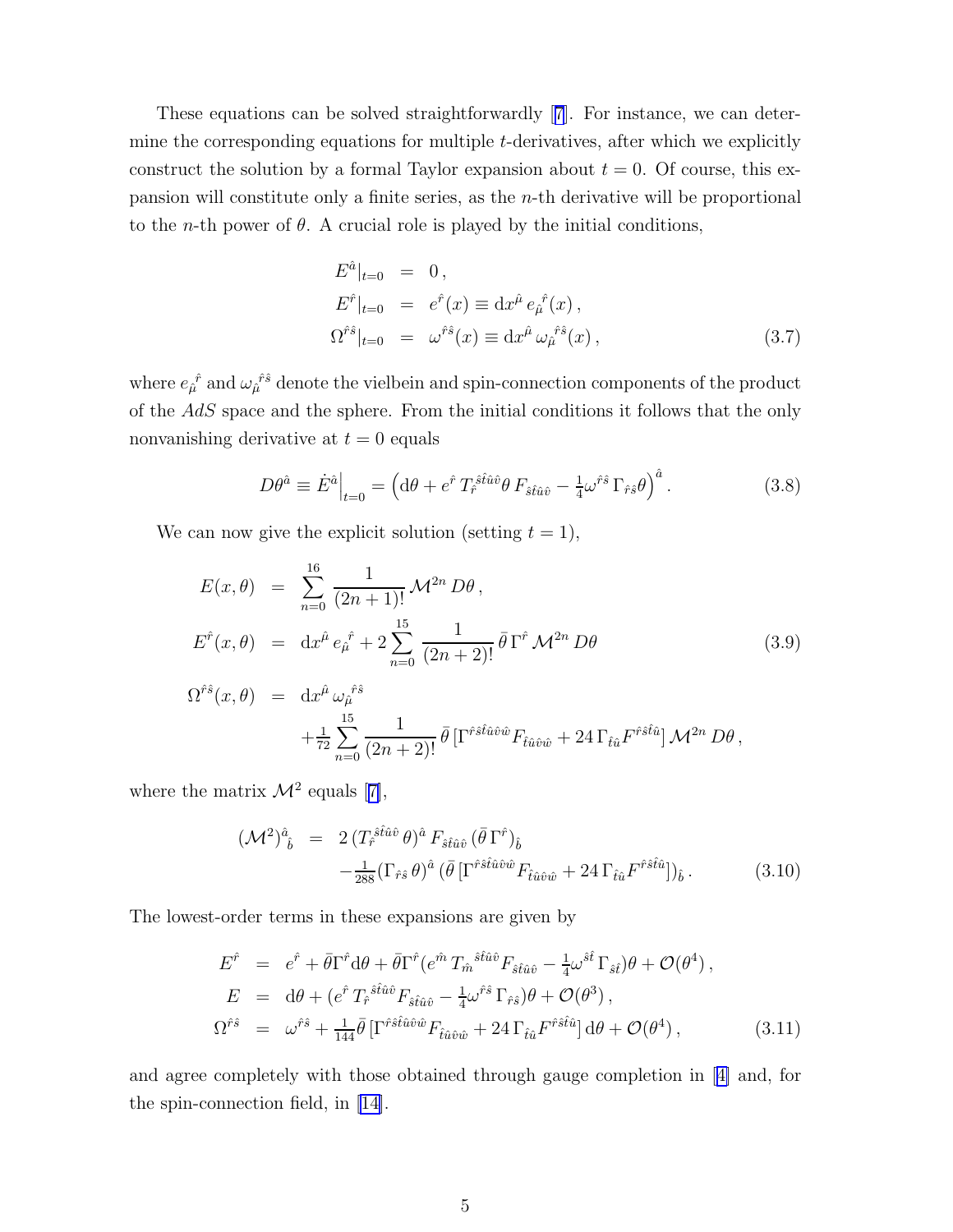### 4. The four-form super field strength

The Wess-Zumino-Witten part of the action can be constructed by considering the most general ansatz for a four-form invariant under tangent-space transformations. Usingthe lowest-order expansions of the vielbeine  $(3.11)$  and comparing with [[4](#page-8-0)] shows that only two terms can be present. Their relative coefficient is fixed by requiring that the four-form is closed, something that can be verified by making use of the Maurer-Cartan equations([3.3\)](#page-4-0). The result takes the form

$$
F_{(4)} = \frac{1}{24} \Big[ E^{\hat{r}} \wedge E^{\hat{s}} \wedge E^{\hat{t}} \wedge E^{\hat{u}} F_{\hat{r}\hat{s}\hat{t}\hat{u}} - 12 \bar{E} \wedge \Gamma_{\hat{r}\hat{s}} E \wedge E^{\hat{r}} \wedge E^{\hat{s}} \Big]. \tag{4.1}
$$

To establish this result we also needed the well-known quartic-spinor identity in 11 dimensions. The overall factor in (4.1) is fixed by comparing to the normalization of the results given in[[4\]](#page-8-0).

Because  $F_{(4)}$  is closed, it can be written locally as  $F_{(4)} = dB$ . To low orders in  $\theta$ , thethree-form  $B$  is given by [[4\]](#page-8-0)

$$
B = \frac{1}{6} e^{\hat{r}} \wedge e^{\hat{s}} \wedge e^{\hat{t}} C_{\hat{r}\hat{s}\hat{t}} - \frac{1}{2} e^{\hat{r}} \wedge e^{\hat{s}} \wedge \bar{\theta} \Gamma_{\hat{r}\hat{s}} D\theta + \mathcal{O}(\theta^4) \,. \tag{4.2}
$$

The general solution for  $B$  can be found by again exploiting the one-forms with rescaled  $\theta$  coordinates according to  $\theta \to t \theta$ . Using [\(3.6](#page-4-0)) we then find

$$
\frac{\mathrm{d}}{\mathrm{d}t}F_{(4)} = -\mathrm{d}\left(\bar{\theta}\,\Gamma_{\hat{r}\hat{s}}E\wedge E^{\hat{r}}\wedge E^{\hat{s}}\right),\tag{4.3}
$$

where again we made use of the quartic-spinor identity. This equation can directly be integrated so that we find for the three-form,

$$
B = \frac{1}{6} e^{\hat{r}} \wedge e^{\hat{s}} \wedge e^{\hat{t}} C_{\hat{r}\hat{s}\hat{t}} - \int_0^1 \mathrm{d}t \; \bar{\theta} \, \Gamma_{\hat{r}\hat{s}} E \wedge E^{\hat{r}} \wedge E^{\hat{s}} \,, \tag{4.4}
$$

which agrees to order  $\theta^2$  with the result above. Furthermore the flat-space result (obtained by setting  $F_{\hat{r}\hat{s}\hat{t}\hat{u}} = \omega^{\hat{r}\hat{s}} = 0$ ),

$$
B = \frac{1}{6} e^{\hat{r}} \wedge e^{\hat{s}} \wedge e^{\hat{t}} C_{\hat{r}\hat{s}\hat{t}} - \frac{1}{2} \left[ e^{\hat{r}} \wedge e^{\hat{s}} + e^{\hat{r}} \wedge \bar{\theta} \Gamma^{\hat{s}} d\theta + \frac{1}{3} \bar{\theta} \Gamma^{\hat{r}} d\theta \wedge \bar{\theta} \Gamma^{\hat{s}} d\theta \right] \wedge \bar{\theta} \Gamma_{\hat{r}\hat{s}} d\theta, \tag{4.5}
$$

is correctly reproduced.

The supermembrane action is then written in terms of the superspace embedding coordinates  $Z^M(\zeta) = (X^{\hat{\mu}}(\zeta), \theta^{\hat{\alpha}}(\zeta))$ , which are functions of the world-volume coordinates  $\zeta^i$  ( $i = 0, 1, 2$ ). To all orders in anticommuting coordinates in an  $AdS_4 \times S^7$  or  $AdS_7 \times S^4$  background it is thus given by

$$
S = -\int d^3\zeta \sqrt{-\det g_{ij}(Z(\zeta))} + \int_{M_3} B,
$$
\n(4.6)

where the induced worldvolume metric equals  $g_{ij} = \Pi_i^{\hat{r}} \Pi_j^{\hat{s}} \delta_{\hat{r}\hat{s}}$  and  $\Pi_i^{\hat{r}} = \partial Z^M / \partial \zeta^i E_M^{\hat{r}}$ is the pullback of the supervielbein to the membrane worldvolume. This action is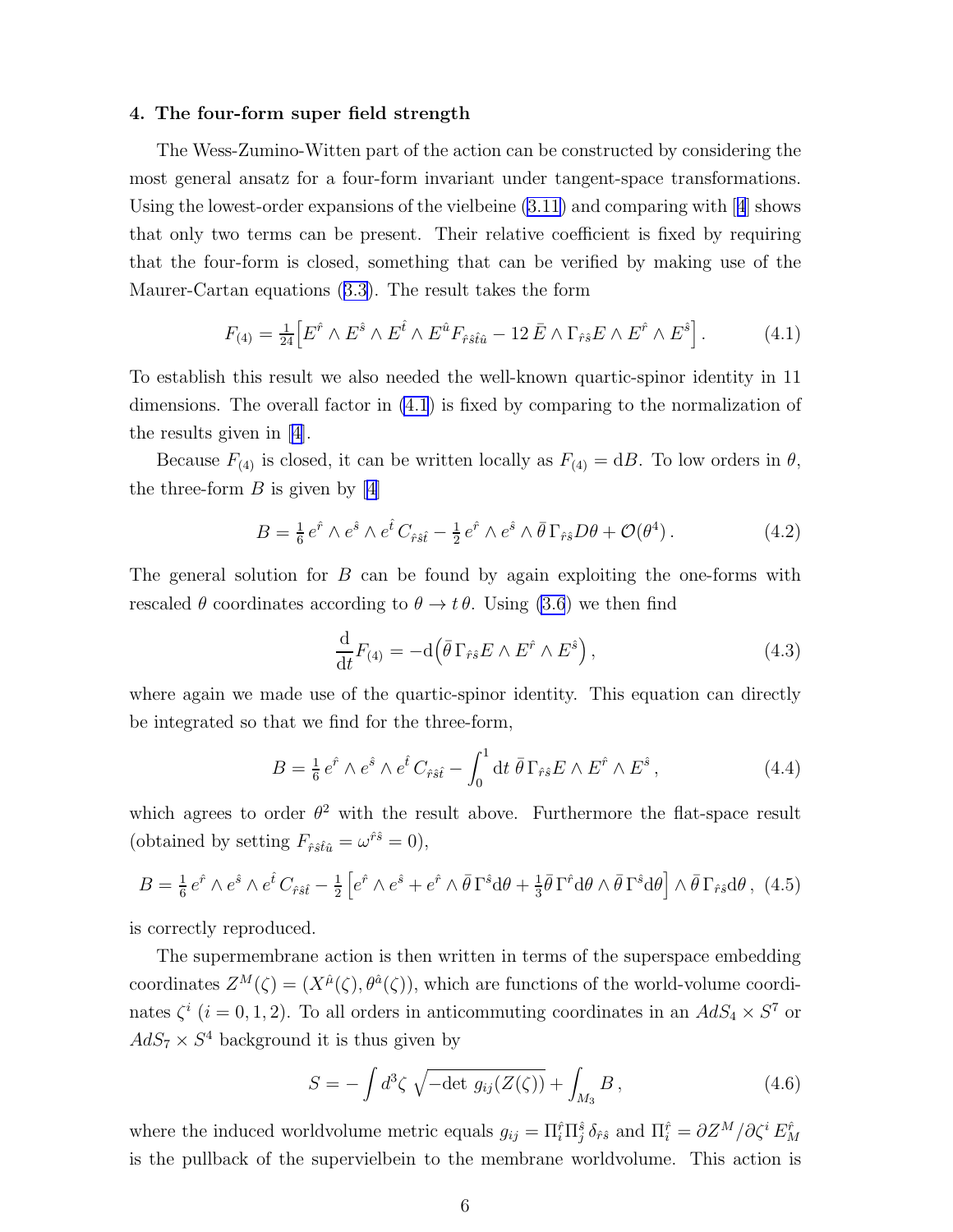invariantunder local fermionic  $\kappa$  transformations [[2\]](#page-8-0) as well as under the superspace isometries corresponding to  $osp(8|4)$  or  $osp(6, 2|4)$ .

We have already emphasized that the choice of the coset representative amounts to adopting a certain gauge choice in superspace. The choice that we made in this paper connects directly to the generic 11-dimensional superspace results, written in a Wess-Zumino-type gauge, in which there is no distinction between spinorial world and tangent-space indices. In specific backgrounds, such as the ones discussed here, there are gauge choices possible which allow further simplifications. For instance, one could reparametrize the anticommuting coordinate  $\theta$  with an x-dependent matrix,  $\theta = \ell^{-1}(x) \theta'$ , where  $\ell(x)$  is the coset representative of the bosonic part of the coset space introduced earlier, but written in the spinor representation. In that case  $\ell(x)$ satisfies

$$
d\ell^{-1} - \frac{1}{4}\omega^{\hat{r}s}\Gamma_{\hat{r}s}\ell^{-1} = -e^{\hat{r}}T_{\hat{r}}^{\hat{s}\hat{t}\hat{u}\hat{v}}F_{\hat{s}\hat{t}\hat{u}\hat{v}}\ell^{-1}.
$$
 (4.7)

This equation can only be solved in a fully supersymmetric background. In this gauge (called the Killing gauge in [\[7\]](#page-8-0)) the expression for  $D\theta$  is replaced by  $d\theta'$ , while  $\mathcal{M}^2$  is appropriately redefined. This choice, combined with a suitable fixing of  $\kappa$ -symmetry, was reported to simplify the corresponding action for the superstring considerably [\[16\]](#page-9-0). Observe that, in this gauge, the 32 fermionic Killing vectors are given by  $\partial/\partial\theta$ .

### 5. Discussion

In this paper we have constructed the superspace vielbein and three-form tensor gauge field for the  $AdS_4 \times S^7$  and  $AdS_7 \times S^4$  solutions of 11-dimensional supergravity to all orders in anticommuting coordinates. Our results provide a strong independent check of the low-order  $\theta$  results obtained previously by gauge completion for general backgrounds [\[4](#page-8-0), [14](#page-9-0)]. A great amount of clarity was gained by expressing our results in 11-dimensional language, where we were able to cover both the  $AdS_4 \times S^7$  and the  $AdS_7 \times S^4$  solution in one go. Expressed in terms of the on-shell supergravity component fields of the elfbein and three-form tensor gauge field, our findings are in reassuring agreement with the gauge completion results obtained for general backgrounds. Note that in the particular background we consider here, the gravitino vanishes. We have no reasons to expect that the 11-dimensional form of our results will coincide with the expressions for a generic 11-dimensional superspace (with the gravitino set to zero) at arbitrary orders in  $\theta$ .

The obtained superspace geometry was then utilized to construct the complete Mtheory two-brane action in  $AdS_4 \times S^7$  and  $AdS_7 \times S^4$  to all orders in  $\theta$ . This represents a further step in the program of finding the complete anti-de Sitter background actions for the superstring [\[6, 7\]](#page-8-0) and the M2, D3 [\[8](#page-8-0)] and M5-branes initiated for the bosonic part in [\[15](#page-9-0)]. Certainly our results for the  $AdS_4 \times S^7$  and  $AdS_7 \times S^4$  superspace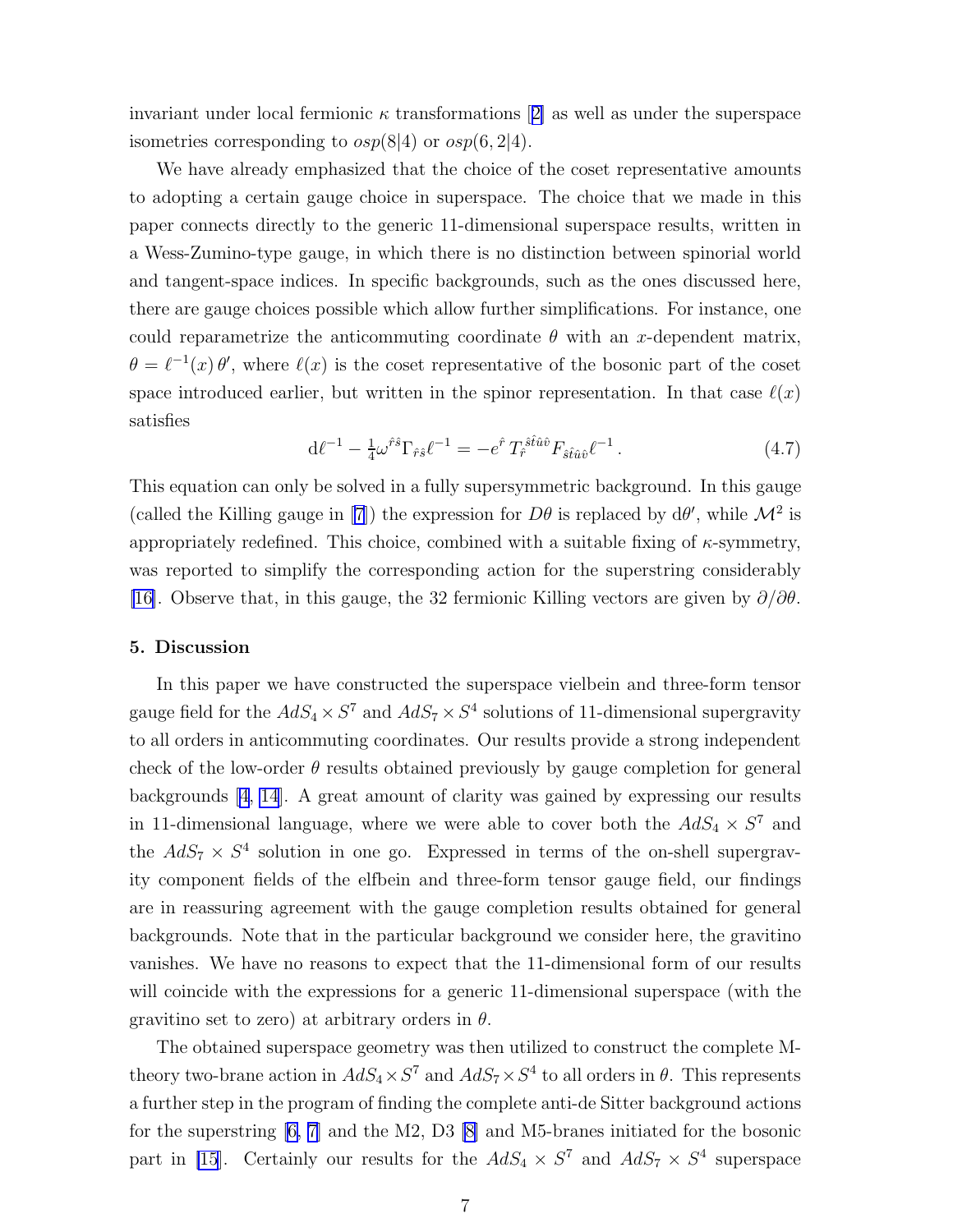<span id="page-8-0"></span>geometries will be of use to construct the still missing M5-brane action in these backgrounds as well.

Moreover our results might prove to be a starting point for the construction of a matrix model description of M-theory in  $AdS_4 \times S^7$  and  $AdS_7 \times S^4$  along the lines of [\[17\]](#page-9-0), an option that was already discussed in [4].

Acknowledgements: We thank R. Kallosh and J. Rahmfeld for useful discussions. BdW and AS were supported in part by the European Commission TMR programme ERBFMRX-CT96-0045 in which AS is associated to K.U. Leuven.

### References

- 1. P.K. Townsend, Phys. Lett. B350 (1995) 184, [hep-th/9501068](http://arxiv.org/abs/hep-th/9501068), Phys. Lett. B373 (1996) 68, [hep-th/9512062](http://arxiv.org/abs/hep-th/9512062); Four Lectures on M-theory, lectures given at the 1996 ICTP Summer School in High Energy Physics and Cosmology, Trieste, [hep-th/9612121](http://arxiv.org/abs/hep-th/9612121).
- 2. E. Bergshoeff, E. Sezgin and P.K. Townsend, Phys. Lett. 189B (1987) 75.
- 3. E. Cremmer, B. Julia and J. Scherk, Phys. Lett. 76B (1978) 409.
- 4. B. de Wit, K. Peeters and J.C. Plefka, Nucl. Phys. B, to appear, [hep-th/9803209](http://arxiv.org/abs/hep-th/9803209).
- 5. J. Maldacena, The large-N limit of superconformal theories and supergravity, [hep-th/9711200](http://arxiv.org/abs/hep-th/9711200); S.S. Gubser, I.R. Klebanov and A.M. Polyakov, Phys. Lett. B428 (1998) 105, hept-th/9802109; E. Witten, Anti-de Sitter space and holography, [hep-th/9802150](http://arxiv.org/abs/hep-th/9802150).
- 6. R.R. Metsaev and A.A. Tseytlin, *Type IIB Superstring Action in*  $AdS_5 \times S^5$ Background, [hep-th/9805028](http://arxiv.org/abs/hep-th/9805028),
- 7. R. Kallosh, J. Rahmfeld and A. Rajaraman, Near Horizon Superspace, [hep-th/9805217](http://arxiv.org/abs/hep-th/9805217).
- 8. R.R. Metsaev and A.A. Tseytlin, Type IIB Supersymmetric D3 brane action in  $AdS_5\times S^5$ , [hep-th/9806095](http://arxiv.org/abs/hep-th/9806095).
- 9. M.J. Duff and C.N. Pope, in Supersymmetry and Supergravity '82, eds. S. Ferrara, J.G. Taylor and P. van Nieuwenhuizen (World Scientific, 1983), 183; B. Biran, F. Englert, B. de Wit and H. Nicolai, Phys. Lett. 124B (1983) 45; (E) 128B (1983) 461.
- 10. K. Pilch, P. van Nieuwenhuizen and P.K. Townsend, Nucl. Phys. B242 (1984) 377.
- 11. G. Dall'Agata, D. Fabbri, C. Fraser, P. Fré, P. Termonia and M. Trigiante, The  $Osp(8|4)$  singleton action from the supermembrane, [hep-th/9807115](http://arxiv.org/abs/hep-th/9807115).